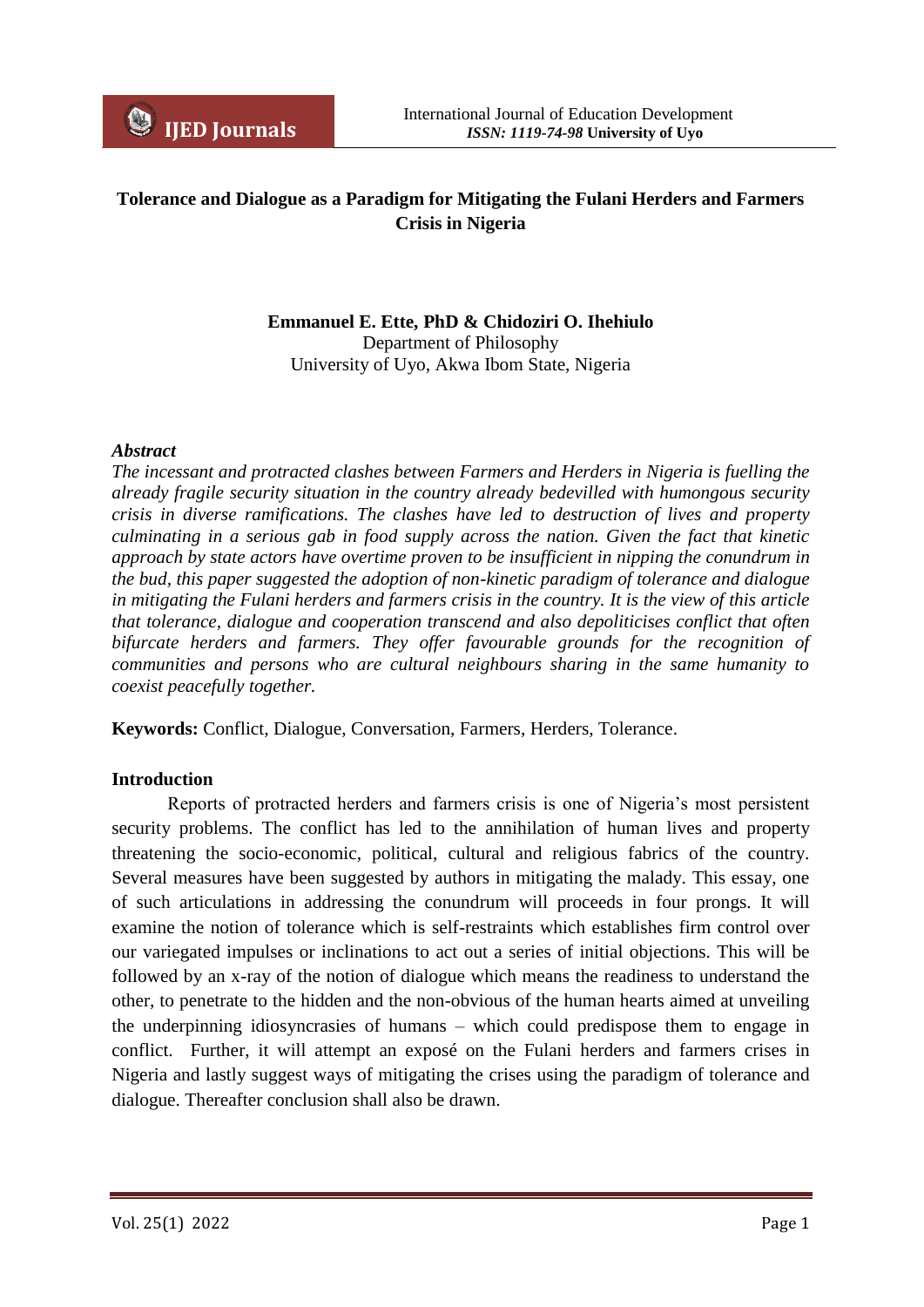## **The Notion of Tolerance**

Rogel in Collado (2008) defines tolerance as "the attitude of someone, who is willing not to repress the conviction of others, especially those of a religious or moral kind, even though they seem to him false or deserving to be rejected, neither prevent their expression." To tolerate generally means to endure, suffer or put up with a person, activity, idea or organisation of which or whom one does not really approve (King, 1976: 21). One can "put up with" an item both when one can and cannot do anything about it. For example, one can "put up with" the excesses of a ruler whose behaviour one has no power to amend. Equally, one can "put up with" the excesses of a child even where one has no need to do so. In the second case, one has control; in the first, one does not. Both cases could be advanced as instances of 'tolerance'. In this context, an agent will be said to be 'tolerant' of an item where the item is objected to whether disliked or disapproved and is yet voluntarily endured. On this score, tolerance requires some form of self-restraint by the tolerator. For most authors, tolerance is a positive concept that refers to the attitude through which ideas, beliefs and behaviour different from one's own, are allowed. Thus, it is understood that toleration also implies respecting other persons and their ideas. This is aptly captured by Ruiz in Collado (2008) thus:

> *Evidently, I can only be tolerant toward other humans if I postulate from the beginning, that all of us share the same human essence and therefore I suggest that others deserve the same respect. We must reognise that men are equal in order to admit that at the same time they are different. Tolerance based on equality should not face any limit and in a reciprocal way, any unequal discrimination is condemnable.*

According to King (1976) 'tolerance' is restricted to cases where an agent is presupposed to wield power and 'acquiescence' those cases where an agent is powerless. Tolerance involves some form of "acceptance" of an idea to which we object. It is distinct from acquiescence, as elaborated above, for the reason that it presupposes a power to act out the objection (although declining to utilize it). This is captured succinctly by King when he posits:

> *In the tolerantial conjecture, therefore, we are not discussing the acceptance of objectionable items as stemming from powerlessness; nor are we discussing such acceptance as stemming from an essential uncertainty or tergiversation regarding the objectionableness of the item implicated in the case of tolerance. We shall assume the tolerator to enjoy a relevant power or liberty and that he shall hold to his initial objection without equivocation (King, 1976: 26).*

One may tolerate an "objectionable" religion in one"s own country in order to set an example for the tolerance of one"s own religion elsewhere. One may tolerate conservatives or liberals or socialists or communists because too many fundamental and potentially dangerous,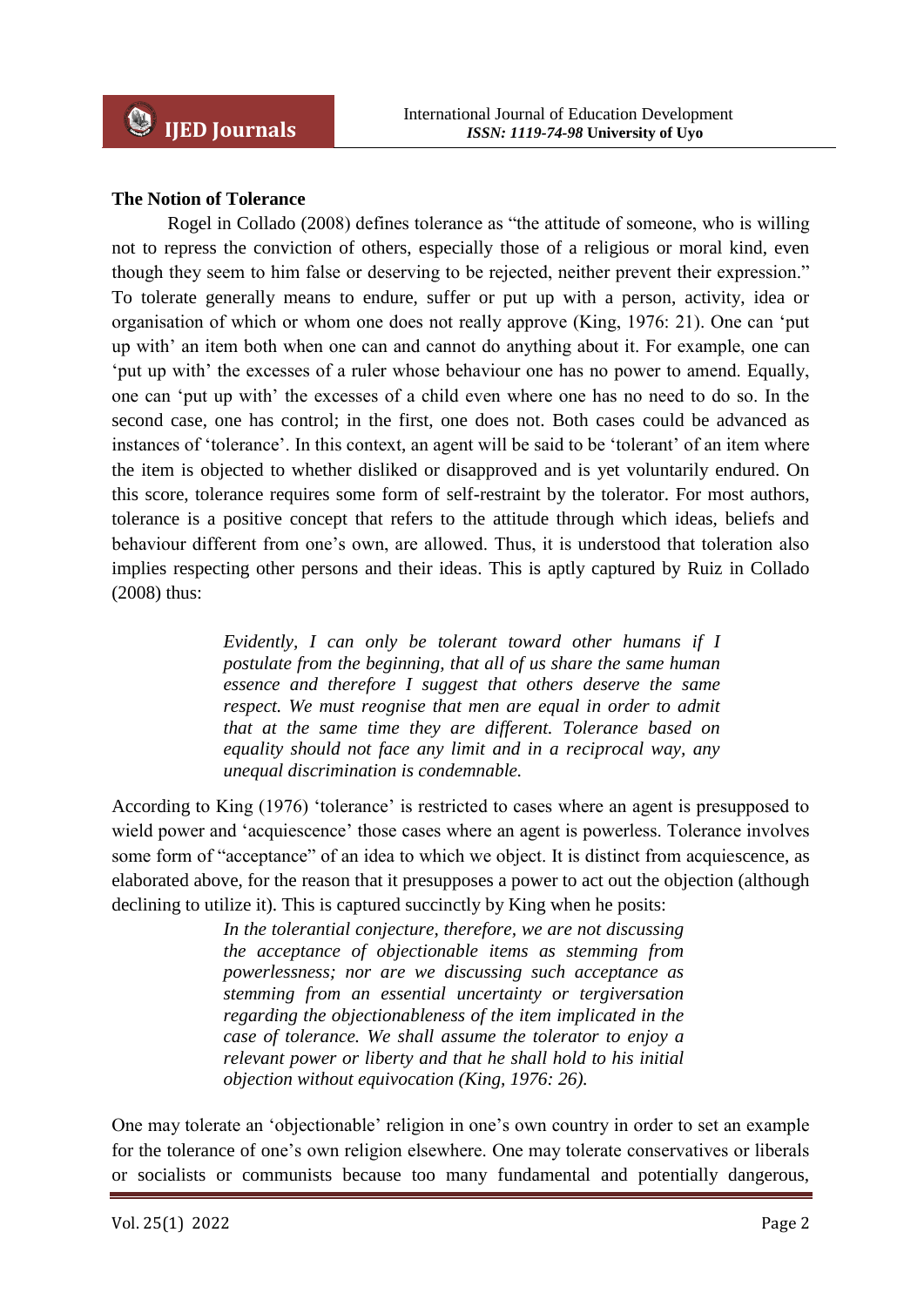constitutional adjustments might be required to dominate them. One may tolerate different "race" or "tribe" or "class" in the sense of not attempting to destroy or suppress them because one considers that they too are part of God"s creation and for that reason, must be endured even if they are not loved. Many examples of this sort could be advanced. In each case, some item disliked or disapproved is acceptable because of some other considerations. The dislike or disapproved of the tolerated object is inferior to the agent"s dislike or disapproval of some other item. At the point of tolerance, one may objects to a child"s bad behaviour less than he objects to the exertion required to stop it. One objects to an alien religion less than he objects to encouraging intolerant behaviour towards his own elsewhere. One may objects to the adherent of a rival party less than he objects to upsetting the constitutional structure of his state. Similarly, he may oppose a different group less than he opposes the idea of exterminating or destroying such group. Such group being taken as an equally legitimate part of God"s creation. The corollary is that the other is liked, valued or approved more than the first (King 1976).

One prefers the spread of rival religions, above (say) the annihilation of one"s own elsewhere, or (perhaps) above the use of violent means to check them. Where the initial objection is not clearly formulated, we are not dealing with tolerance, tolerance only arises as a function of initial and continuing objections to an item, action against which is at least suspended, because of incompatible action that is accorded a higher priority. The key to the situation of tolerance is a clear stipulation of priorities, hence once could say that tolerance implies self-restraints because it built upon checking negative acts following the recognition of the need to attack problems in sequence. Tolerance viewed under such lens reflects selfrestraints, in the sense that it establishes firm control over our variegated impulses or inclinations to act out a series of initial objections; but the more firm this control, then the more clearly established is the system of priorities one would promote within the severe limits that are naturally imposed upon us, our ability to implement those objections which we accord the highest priority. This is why King (1976: 32) further avers that:

> *tolerance is not merely a matter of suspending action against an item that is objected to. Crucial to it is the rationale for the suspension of such action. In the event, this rationale consists in the introduction of a competitive and incompatible objection, one that is accorded higher status, and one which accordingly prohibits the operationalization of the objection first advanced. If this rationale is absent we have less or case of tolerance than of imprecision, perhaps mere muddle*.

Tolerance represent a system of priorities. The priority system involve a group of competing objectives set out in rank order. The type of competition that obtains is between conflicting ends and means. Also pivotal to the notion of tolerance is what Fohr (2006) refers to as ideal and nideal. Kohr sees an ideal as being an end to be promoted; the nideal as end to be demoted. Gleaning from the above, one can see that no case of tolerance arises where an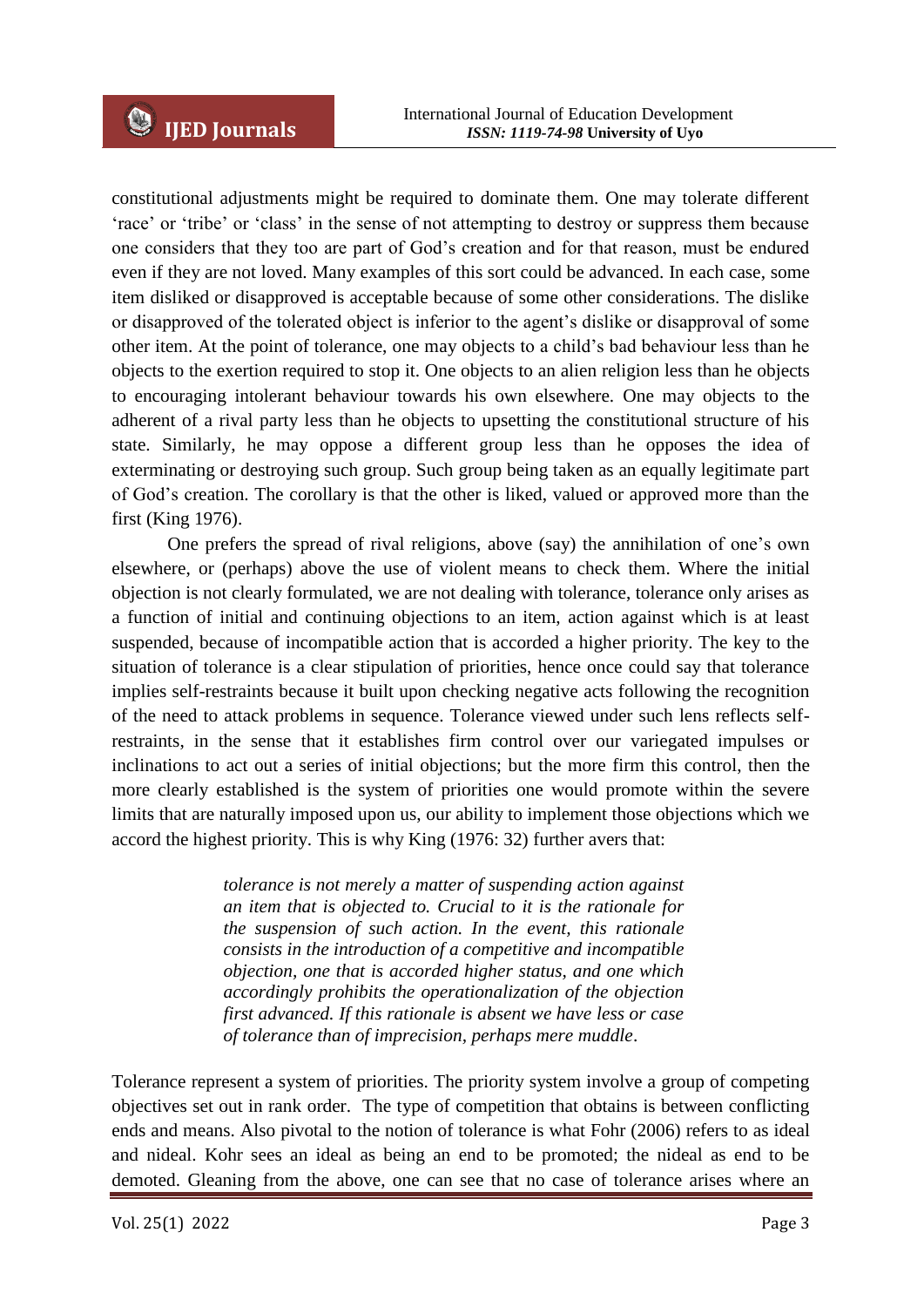ideal is initially posited. Tolerance can only obtain if one initially posit the nideal, some form of dislike, disapproval, objection.

In tolerance, there is a disposition to weigh carefully conflicting priorities, to question the merits of projected means as against each ends they may be intended to serve. The merits of eliminating X as against not destroying a sizeable proportion of humanity in order to do so, may be imputed. We may not accept an item because we are indifferent to it, however, but also because other important considerations, set astride our indifference lead us to it. Categories of Tolerated Items

Items tolerated are always assumed to be human rather than natural. King (1976: 63) categories such items to include:

- i. Acts: This is tolerance of various types of act, whether public petting, divorce, gambling, drinking, late hours, strides, currency speculation, fast driving, buying on credit, noising parties and so on. The tolerance of any such act may be called an activity tolerance. Since there is no end of activities, there is equally no end of potential activity tolerance. In this sense, the study of tolerance could be made as broad as the whole of human activity itself.
- ii. Tolerance of Ideas: This is tolerance of expression of various kinds of ideas, whether religious, scientific, ethical or political. This is also called ideational tolerance. The expression of any of these ideas we might object to and yet allow. Whether people may freely discuss the merits and character of communism and capitalism raises the issue of political tolerance whether they may freely discuss the merits and demerits of Galileo's or Darwin's or Lysenko's theories raises the issue of scientific tolerance. Whether they may freely worship and proselytise as Heuguenots or Anabaptists or Catholics raises a question of religious tolerance. To the extent that ideas are illimitable, so are potential ideational tolerance.
- iii. Tolerance of Proliferation of various kinds of organized groups: This is tolerance of a proliferation of various kinds of organized groups, whether ethical, educational, religious, professional or political (such as parties, pressure groups and demonstrations). This can also be called organizational tolerance. This is potentially as broad as there are organizations to tolerate. One might disapprove of any organization and yet recognised it. Also, to tolerate an idea is not the same as to tolerate a group.
- iv. Tolerance of Identities: Finally, this is tolerance of certain involuntary and natural or semi-natural differences, such as nationality, class, sex, race, tribe, religion and culture. It is not a tolerance which allows the identity to persist but which does not penalize the bearer of an identity as a consequence of his identity. One may dislike or disapprove of a cultural, religious, racial or other identity, and yet accept a person who bears that identity, in the sense of not denying him privileges based on his identity. The essence of tolerance as elaborated above is the suspension of action against an item objected to. This rationale consist on the introduction of a competitive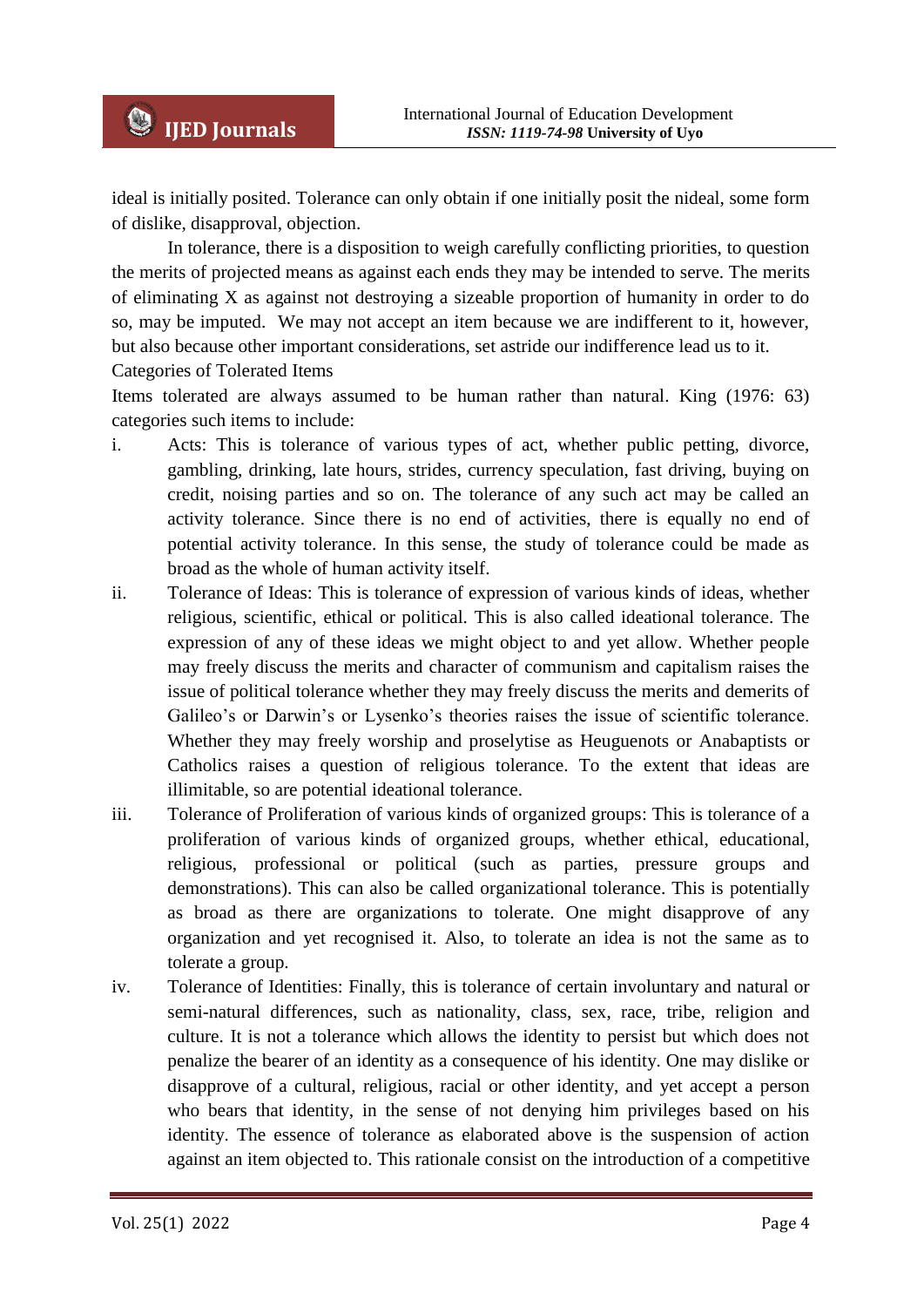action, one that is accorded a higher priority. This paper sees dialogue as a preferred priority.

#### **Dialogue**

Dialogue is a noun derived from the verb dialog, which means to become involved in a conversation with another. Socrates transformed the erotic relation between himself and the partners in the dialogues to a love of truth. This is taken to indicate that philosophical knowledge is never possess by one person alone and although "asymmetric" dialogical relations exists between partners, Socrates famous dictum "I know that I do not know anything (espoused with irony) aimed at equality and used maieutic (midwifery) process to lead to establishing intersubjective nature of knowledge.

In modern culture, people do not seem to be able to talk together about subjects that matter deeply without leading to dispute or conflict, this may have been the reason Bohm, Factor and Garrettes (1991) stipulation that participants must suspend assumptions, view each other as colleagues or peer. They view dialogue as a means of addressing the significant crisis that we face in the world today and see it as "a process of awakening" and a "new kind of mind" built on a kind of impersonal friendship "based on the development of a common meaning that is constantly transforming in the process of the dialogues" The objective of dialogue according to them include:

- i. Promoting and facilitating the peaceful resolution of conflicts and disputes.
- ii. Reconciling tensions between cultures, countries and religions.
- iii. Promoting and facilitating the much needed dialogue between religious societies and other societies around the world.
- iv. Contributing to academic research and enriching the wider debate around peace in the world.

In *Truth and Methods*, Gadamer (1960) sees conversation as the basic model of understanding. According to him:

> *a conversation involves an exchange between conversational partners that seeks agreement about some matter at issue; consequently, such an exchange is never completely under the control of either conversational partner, but is rather determined by the matter at issue*.

Understanding takes place in language, it is interpretative and involves the active translation between the familiar and the strange. Gadamer further describe the dialogue situation as:

> *a process of two people understanding each other characterized by every true conversation that each opens himself to the other person, truly accepts his point of view as worthy of consideration and gets inside the other to such an*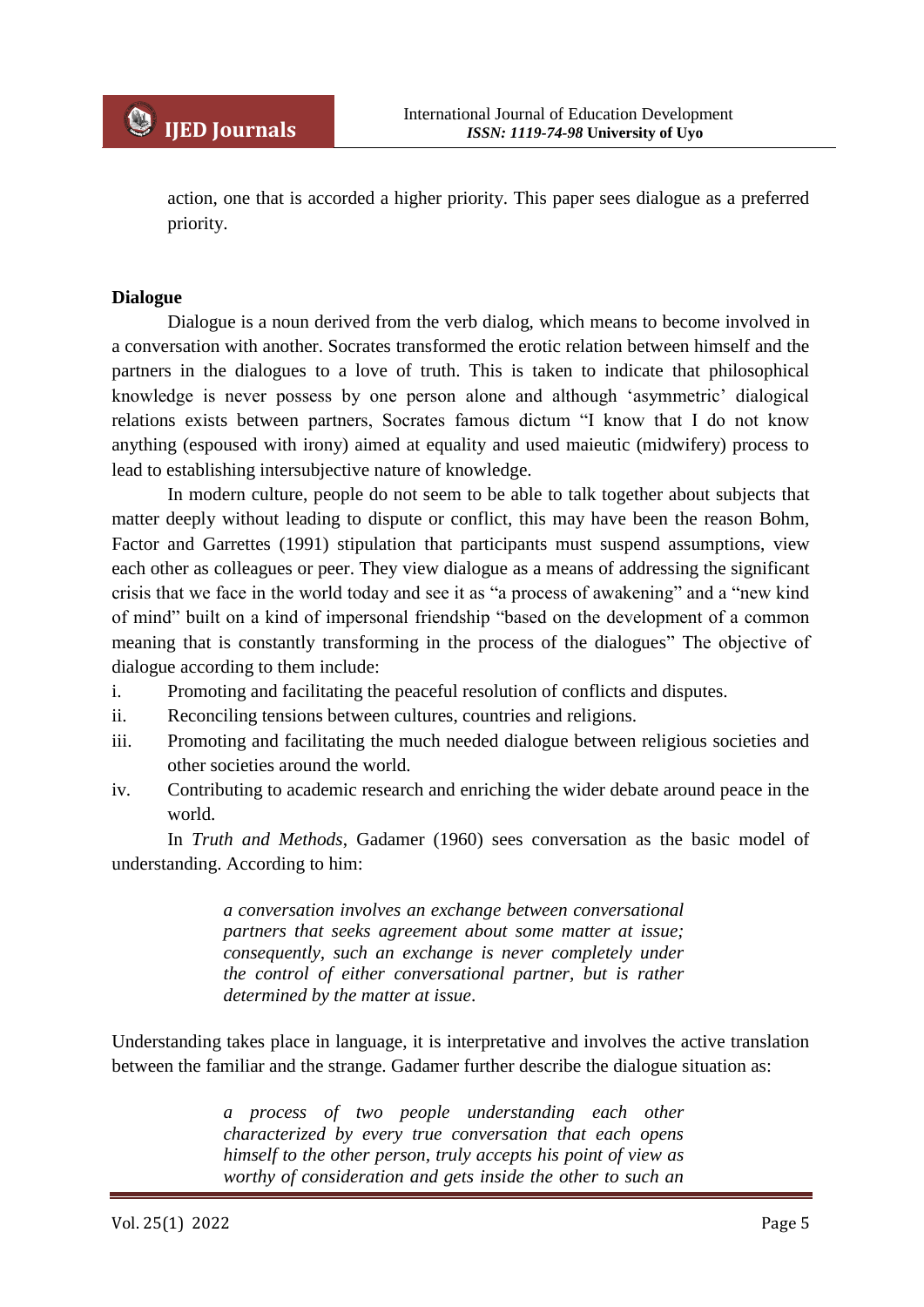*extent that he understands not a particular individual, but what he says. The thing that has to be grasped is the objective righteous or otherwise of his opinion, so that they can agree with each other on a subject (1960: 346).*

Corroborating Gadamer"s position, Smith (2001) sees dialogic knowledge as an aspect of the conversational process that emerges from act of interaction where we bring to the encounter our own prejudices, understood as prejudgment and put them to test. Dialogue is here construed as a social relation not so much a specific communicative form of question and answer, but at heart a kind of question and answers that engages its participant which entails certain virtues and emotions such as concern, trust, respect, appreciation, affection and hope.

Communication is a powerful regulative ideal where each has an effective equality of chances to take part in dialogue. In conversation, there is always hope and the claim to reason that underlies it with the prospect of resolving issues rationally through dialogue. The key to liberation is therefore to be found in language and communication between people and communicative action serves to transmit and renew cultural knowledge, in a process of achieving mutual understanding. It then coordinates action toward social integration and solidarity, providing the process through which people form their identities.

For Ukpong (2021:40) dialogue is fundamental for appropriation of intentionality. This appropriation according to him, is the foundation of meaningful and peaceful coexistence. To this end, dialogue is the engine of social interaction and cohesion; accessing the intention of others by understanding the meaning of words in particular context. It is the process of demonstrating readiness to understand the other, to penetrate to the hidden and "the non-obvious of the human hearts" which are indispensable for accomplishment of purposive and elevating actions. Dialogue is an acknowledgement that one does not understand and is willing to understand for mutual up-building and respect, as a means of enhancing and reciprocation humanity of the other.

Frank, in Ukpong (2021) affirms that dialogue "consist of meaningful interaction and exchange between people often of different social, cultural, political, religious, or professional groups who come together through various kinds of conversation or activities with a view to increase understanding." Gleaning from the above perspective, dialogue involves the quest to promote understanding among people who are from different social, cultural, political or religious persuasions. Such understanding is considered to be the fulcrum of social interaction and interpersonal relationship. Dialogue is, therefore, a process of societal and interpersonal or intra or extra societal integration founded on a shared parameter of meaningfulness in furtherance of common humanity.

For Swindler in Ukpong (2021) dialogue is a "two-way communication between persons who hold differing views on a situation with the purpose of learning more truth about the subject from one another". Embedded in this notion is the affirmation that no individual has a total grasp of the truth of the subject, or no individual knows everything of anything at a particular time, and that the future is an open system that will outlive the individual person.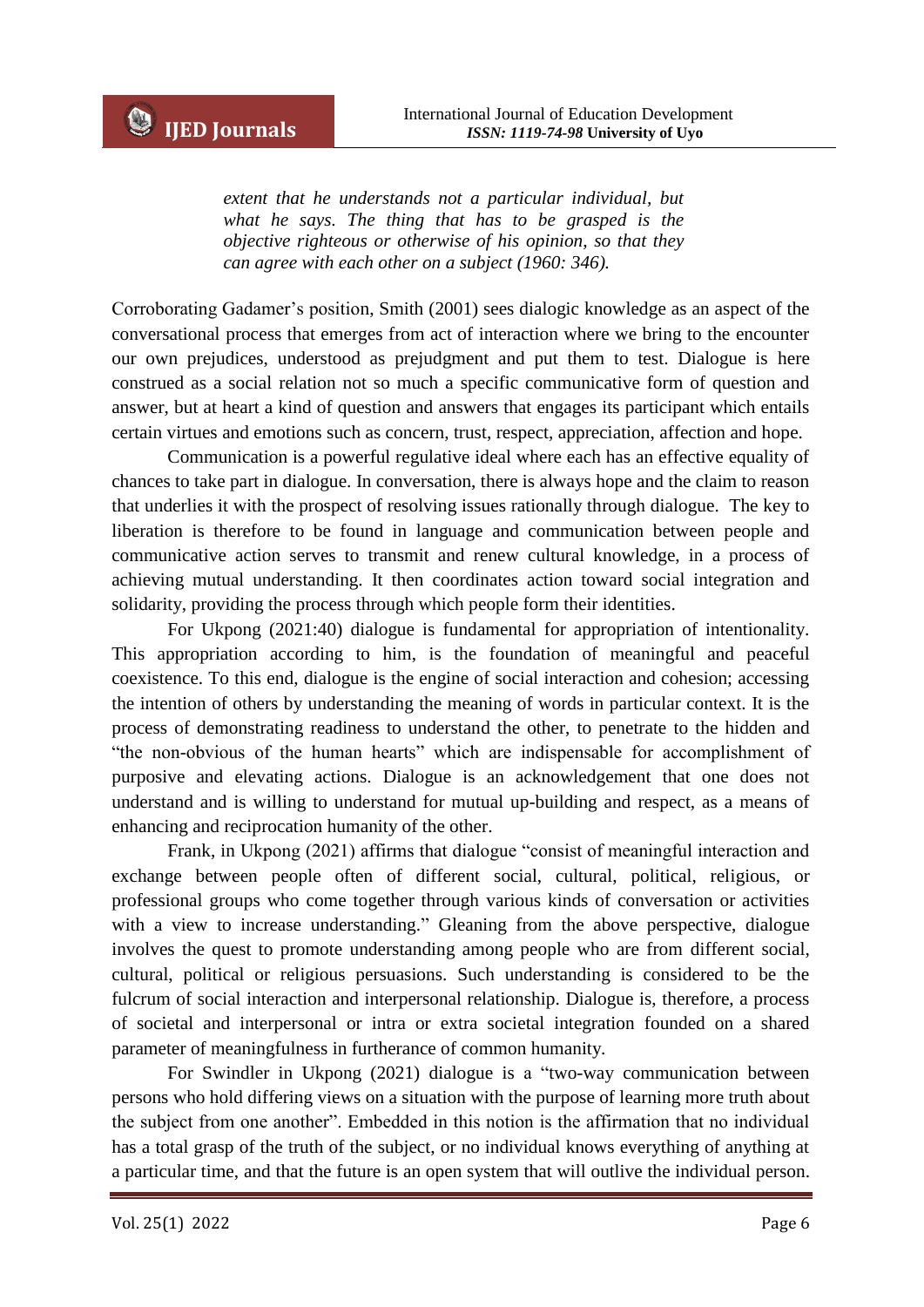Not knowing everything of anything is not a denial or knowledge but on affirmation of the immensity of knowledge as transcending an individual in the past and future. Dialogue is a humble recognition that an individual knows something which the other may not know, and a sense of obligation to transmit to, share with and appropriate from the other. To this end, dialogue indicates that the interlocutors know their own system, appreciate it, committed to it, and above all, know how to communicate same as indispensable value. Nevertheless, be willing to engage with the other as opening for self-enrichment and elimination of the fear of the unknown. Such engagement is a defining moment of cross fertilization and deepening of truth. Consequent upon the above, dialogue is a key for understanding others, dialogue happens when thoughts and minds are loosened in other to seek truth from the world of others. Therefore, dialogue is not reserved only for the high profile, high level, or as a diplomatic initiative, rather it is a process owned by everyone, possible in every community and demanding that every voice has a right, and a need to be heard in order to promote holistic action and social cohesion.

Juuso (2007) opines that genuine encounter and dialogue are more like exceptional events in a man"s life, and their value is added to through this exceptionality. According to him, a dialogue encounter with another person means immediate experience of unity. The other person unpredictably makes a deep impression on me, touches me with his difference, and this experience changes me. Such an encounter with an experience of unity is not limited to verbal communication or, learning only. It is not a matter of "factual" consciousness of another person"s speech as a goal-oriented exposition of one"s own previous knowledge, but of the special experience of a "touch" that has a broad and deep influence on the development of our entire personality. Such existentially understood dialogical encounters with others who can be our fathers and mothers, friends, dear ones or perhaps also children, among others create our identity, our understanding of ourselves.

Mutual speech and understanding are also one of the most important level of dialogical relationship. Gadamer (1960) is of the view that "genuine understanding is a dialogical process of encountering the other person in which my own meaning horizon is merged with the other horizon, in which an effort is made to find a new understanding of what was spoken or written as text in unity with the other." Dialogue is not about an attempt to understand the other person"s mental life, but the issue at hand as seen from the other person"s perspective. Arising from the foregoing, dialogue can be seen as a non-kinetic technique of mitigating societal crises. In the next section, this paper considers one of such crises in Nigeria, the Fulani herders and farmers crisis.

### **Herders and Farmers Crises in Nigeria**

Over the years reports of farmers-herders violence has increased exponentially. Violence between Fulani herdsmen and farmers is one of Nigeria's most persistent security problems and has left thousands of people dead, maimed and helpless in decades. The farmer-herder conflict has now become Nigeria"s grievous security challenge, claiming far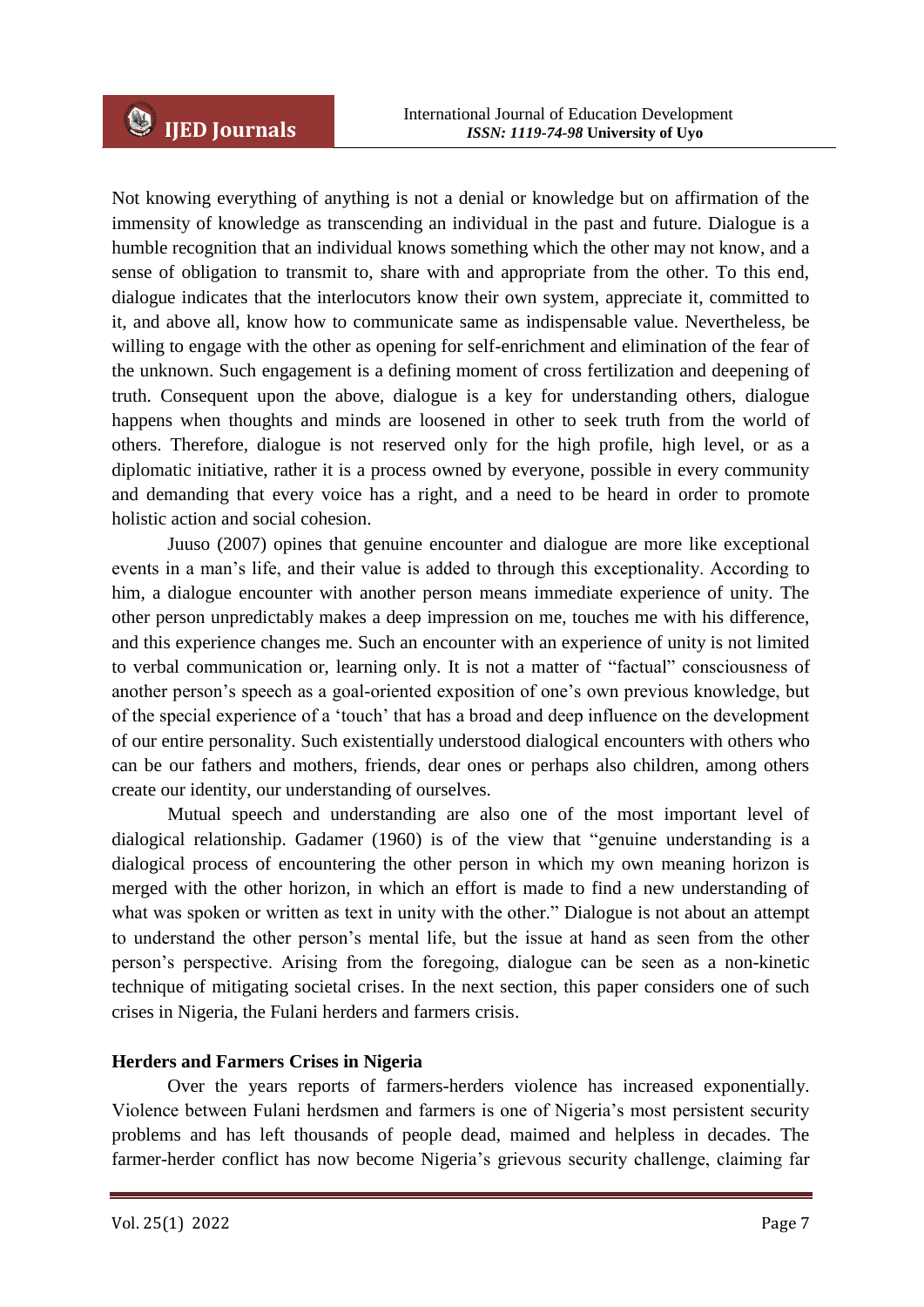more lives than the Boko Haram insurgency (Madobi, 2021). Beetsch (2018: 100) avers that the farmers-herders crisis in Nigeria occur as a result of resource scarcity; there exists a growing scarcity of arable land and water sources that are equally essential to sustain crop cultivation and cattle herds. Farmers encroach on grazing routes, and have expropriated land designated to grazing reserves, while herders often destroy crops, pollute water sources and trespass on farms to feed their cattle. This is further exacerbated by the growing population of farmers, herders and their herds, increasing scarcity of arable land due to droughts, desertification, land degradation, and cultural differences among ethnic groups that predominantly farm or graze cattle.

Fulani herdsmen are popular for being cattle rearers which makes it possible for them to navigate their prized cows, from one location to another in search for food and water. As a result of this regular search, it may lead them to the invasion of other people"s farm by the herdsmen. Due to the peculiarity of the activities of the herdsmen, they move from one place to another in search of pastures. In this process, the herdsmen have reportedly encountered cattle rustlers and made complaints to the relevant authorities who at times fail to investigate the issue, hence their purported reason for carrying arms about. During their journey, they frequently trespass farmlands owned by locals in their host communities, destroy crops and valuables. Attempts by farmers to prevent them from causing havoc are met with stiff and violent resistance. Most times, the farmers are overpowered, injured and killed, while others are evicted from their homes. Sometimes, the herdsmen are accused of taking these opportunities to steal, rape, raze houses, and killed innocent members of the communities they pass through (Beetsch, 2018: 101).

The farmers/herders crisis pose a threat to democratic governance as the level of intolerance among the herdsmen and farmers in Nigeria has deteriorated to unimaginable level of arm struggle, resulting in countless deaths among villagers with the attendant reduction in the population of the peasant farmers. These violent crises have direct impact on the lives and livelihoods of those involved and lead to the displacement of economic productive population of the community. In most cases, the clashes led to reduction in output and income of crop farmers as a result of the destruction of crops by cattle. Most farmers have been forced to flee their farms for fear of being killed by well-armed herdsmen and loss of part or the whole of their crops which translated into low income on the part of the farmers who takes farming as major occupation. This tend to negatively affect their savings, credit repayment ability, as well as food security and economic welfare of urban dwellers that depend on these farmers for food supply (Beetsch 2018: 104).

# **Tolerance and Dialogue as Non-kinetic Measures for Mitigating Fulani Herders Crisis in Nigeria**

As earlier discussed, tolerance means endurance and putting up with a person organization, idea or activity, idea of which or whom one disapproves. One may tolerate a certain race of persons in his locality to set stage for the tolerance of his own race in another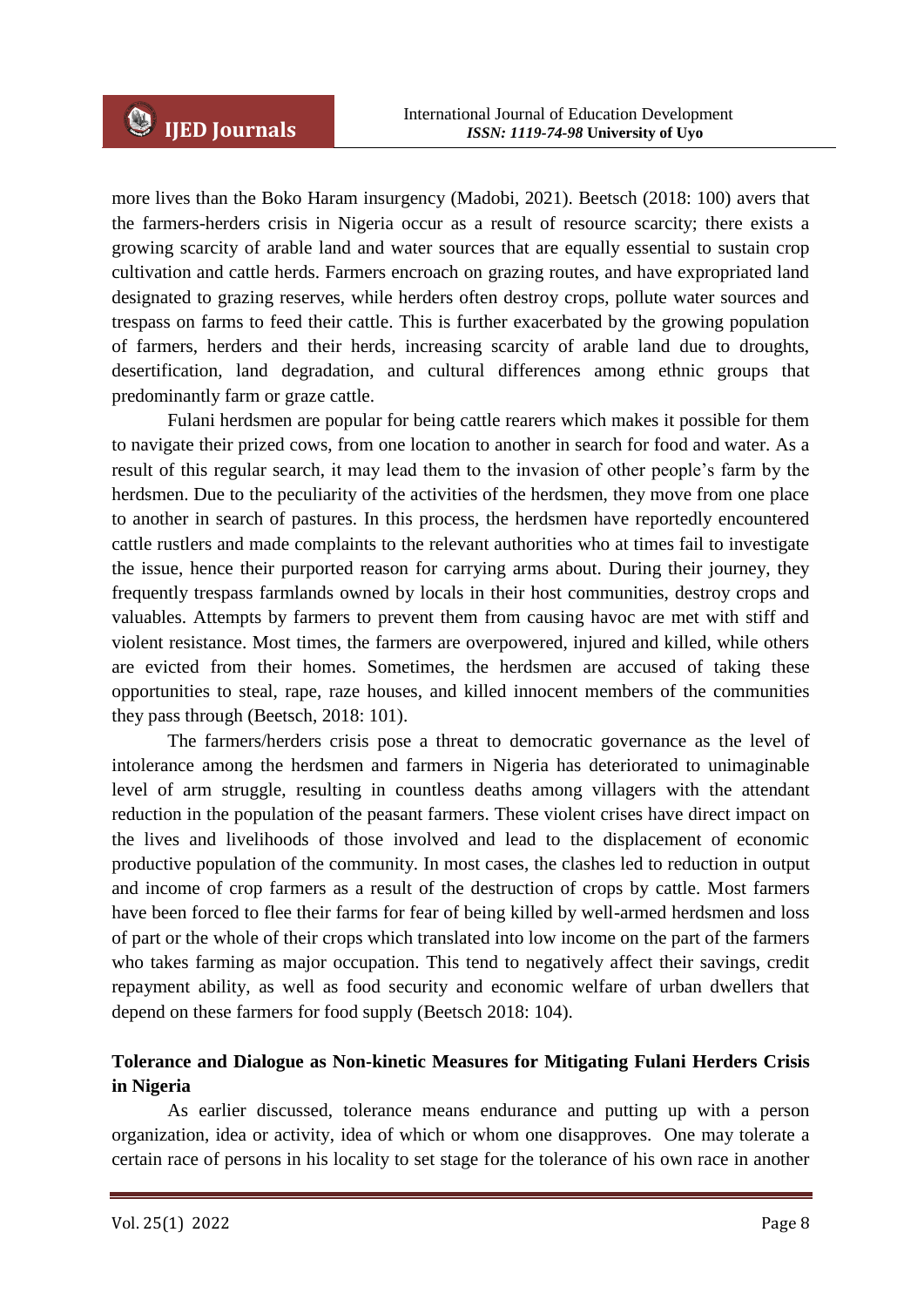clime. In this case some items disliked or disapproved is tolerated because of some other considerations which could be more intelligible than retaliation which could lead to chaos and crisis and culminate in the death of warring parties. Violent conflict in Nigeria is as a result of lack of people not being conscious of others. Usoro (2019), talked about confirmation and inclusion which he explains as the acknowledgement and recognition of the "other". Farmers need their crops while herders need their cows. The activities of these two groups sustain the economic fabric of a nation as evidence in the symbiotic relationship that exists between them.

Farmers should be tolerated by herders and vice versa cognizance of the fact that they share in the same humanity. Tolerance gives room for dialogue. Herders and farmers are cultural neighbours who have coexisted together for decade. Destruction of crops is one of the main causes of this violence, along with resource scarcity, exacerbated by changing climate, cattle rustling, and the killing of pastoralists cattle which have been escalated by politicization of farmers-herder conflicts, contestation for fertile land and lack of comprehensive ranching laws. Herders and farmers should tolerate each other as cultural neighbours which Bukari *et al.* (2018) describe as:

> *Two groups that are ethically and culturally different but live in the same community or geographical space and engage in peaceful interaction such as trade, whilst occasionally engaging in competition and conflict.*

From the conceptualization of cultural neighbourhood as articulated above, and despite conflicts, the farmers and herders coexist and cooperate in many ways. Farmer pastoralist relations provide example of cultural neighbourhood. As two groups who are ethnically and culturally distinct, farmers and herders have engaged in long-term relations spanning decades. They engage in conflict as well as bond of friendships, trade, co-residence, and adoption, cross-cutting ties and on rare occasions, inter-marriages. Cultural neighbourhood thus involves knowledge of each other developed through years of close contact. Whether friends or foes, the groups under consideration know and respect each other while also cultivating their differences. Farmers and pastoralists have developed spatial and close-knit social contact and knowledge of each other's history through long years of interactions, which enables them to predict the actions of their neighbours as well as the neighbours reactions to the actions of the other. Annihilation of the life of a Fulani herdsman rather than solve the problem through dialogue seems retrogressive as such action stultifies the economic climate of a particular location and their people because trade relations are well developed between farmers and herders. A trader who sold maize and salt to one of the Fulani respondents remarked thus:

> *In fact, the herders have always bought things from us the traders (sic) I have befriended many of them and they often come here to buy from me. When the violence broke out last*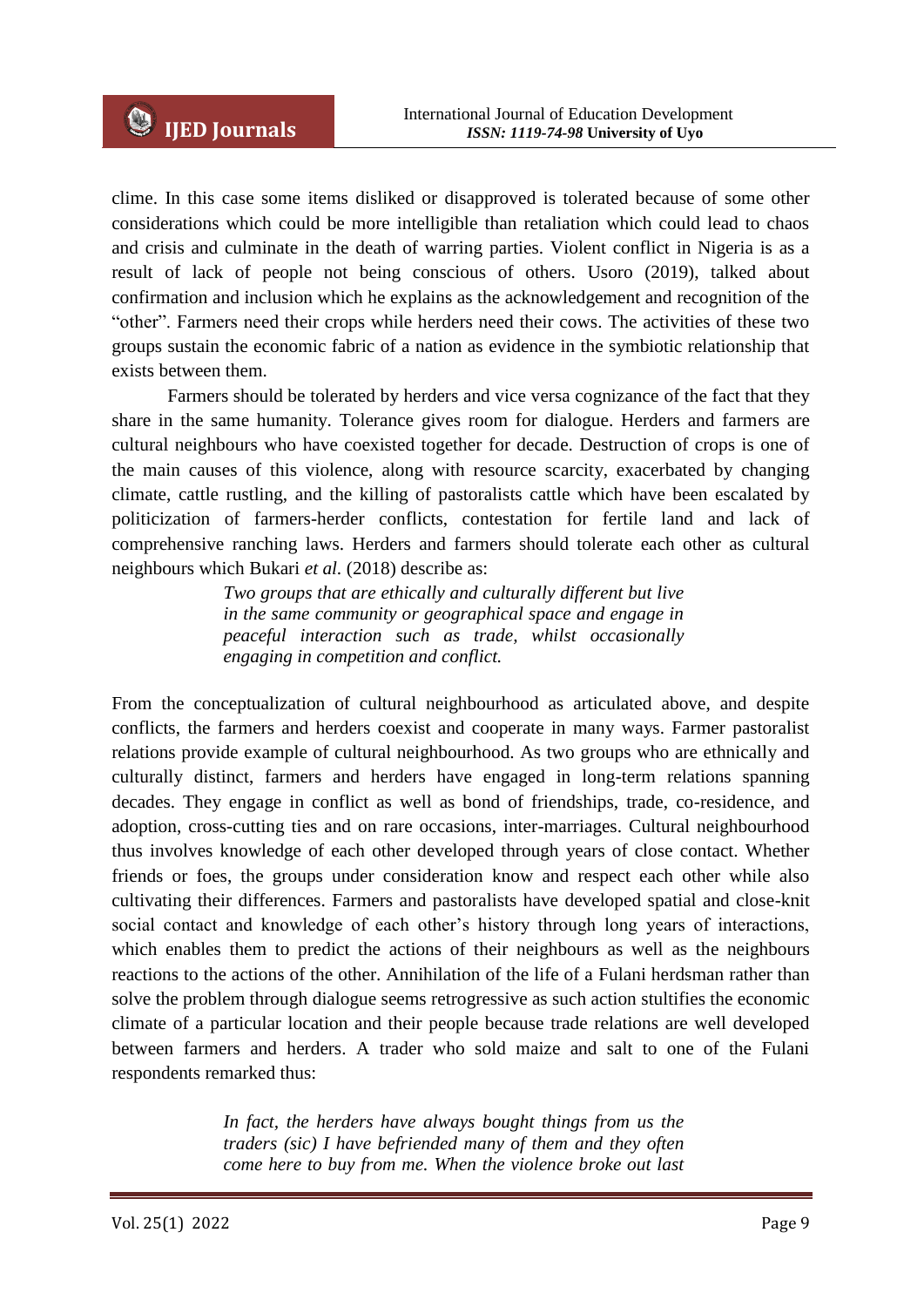*year and Fulani could not come into town center, it really affected me because most of those who buy from me are the herders. A good number of them are very reliable and often joke with me here (Bukari et al., 2018).* 

The scenario captured here though happened in Ghana, is not quite different from what we have been witnessing in Nigeria. The escalation of the Fulani herders conundrum has a ripple effect on the availability of meat in our markets as the southern part of the country depends majorly on the herders for meat supply and the herders in turn depend on the south for palm produce, fish and other agricultural product, there is a situation of symbiosis.

Employment of kinetic measures over years by state actors have only resulted in temporary relieves. Consequently, there is need for the herders to be tolerated by farmers and farmers tolerated by the herders as cultural neigbours in view of the fact that despite obvious ethnic, cultural and personal differences, local farmers and herders have been able to forge economic, social and religious relations that transcend these differences.

Tolerance may also lead to evolving ways of cooperative interaction between farmers and herders, one way could be by sharing of water by both farmers and herders. Rivers, streams, lakes, and dams are used both by farmers and herders for domestic chores, dry season farming and also for watering livestock. A situation in Ghana is captured again by a farmer.

> *Cattles are always at the Bulugu Dam to drink water while community members also come to fetch water for drinking, washing, and domestic chores. Uniquely dug out boreholes are shared by both the community and the … herders' cattles are allowed to drink from the boreholes. Community members pump out water from the boreholes for the cattles when herders come with them. This practice is approved by the community, since the dry season presents challenges to herders in finding water (Bukari et al. 2018*).

In tolerance something dislike or disapproved is accepted because of some other considerations. In the case of farmers and herders, the dislike or disapproval of the tolerated object is inferior to the agent disapproval of some other items. The farmer may tolerate encroachment on his farmland by the herder, and open a window for dialogue and critical engagement with the herders in addressing areas of conflict rather than have the herders exterminated. The reprisal that follows such action could have a disastrous consequences on the mutual coexistence of both farmers and herders. It has to do with a comparative logic of priorities. The priority of eliminating the herders and their cows is relegated below the priority of collaborative, communal coexistence with the herders and resorting to dialogue in resolving any perceived injustice. Tolerance here establishes firm control over our impulses and inclinations. The rationale for allowing the herders be is not only that we share in the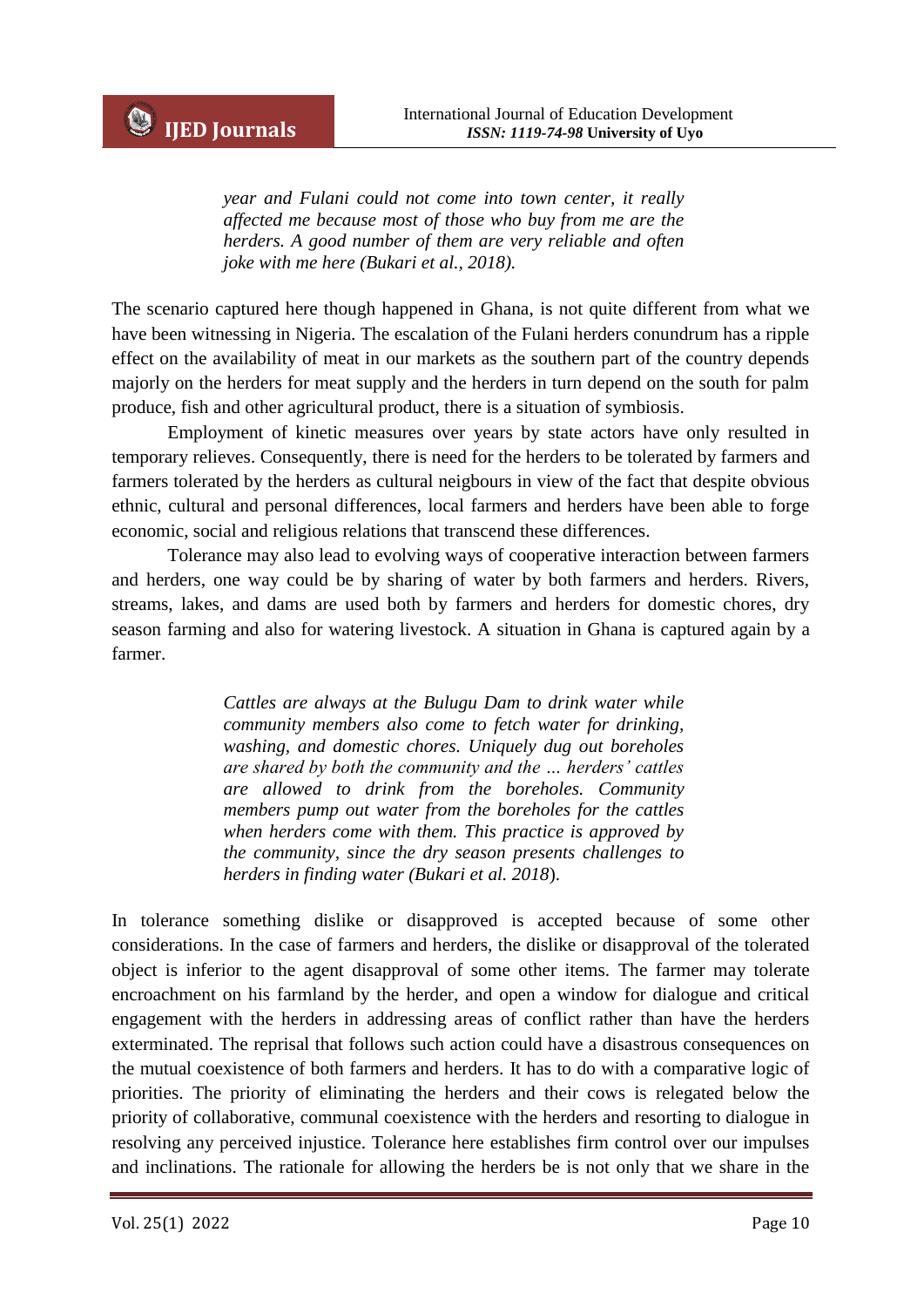same humanity but that of symbiotic benefit. As earlier mentioned, an ideal to be promoted is the recognition of right to life by all human person including the herders and the nideal to be demoted being actions that could harm or endanger the lives of the herders.

Dialogue is another non-kinetic model of conflict resolution. It entails deep conversation between the herders and farmers, conversation and engagements that obliterate distinctions and rankings, conversation that each party has genuine concerns which needs to be interrogated and for amicable resolutions. The herders hold their cows sacrosanct and the farmers guard their crops jealously. Critical engagements by the herders and farmers on the propriety of non-encroachment on farmlands by the herders and non-rustle of cattles by the farmers may lead to peaceful coexistence between the herders and the farmers.

Through dialogue farmers and herders can create congenial relationships where interdependence makes it plausible, beneficial and necessary for them to cooperate and build peace. The roles of local institutions and traditional rulers are important in ensuring cooperation with regard to compensation payment to appease farmers for crop destruction. One of the means of enhancing cooperative interaction according to Bukari (2007) is compensation payment for crop destruction which is basically cash payments by cattle owners to farmers, following collective bargaining to reach a price for payment. This is always achieved through dialogue, compensation is important in the de-escalation of violence and in helping to encourage dialogue. A cattle owner with good relations with the community and farmers will not have his herds attacked, even when crops have been destroyed. Farmers would negotiate with the cattle owners for compensation payment or simply forgive. This is not impossible. Both farmers and herders used to interact daily, were friends, shared resources (land and water), and trade together. A bottom-up approach to cooperative building according to Bukari (2007) could resolve violent farmers-herders conflict through local forms of dispute resolution and reconciliation, building proper communication among actors in farmers-herders conflict.

### **Conclusion**

The kinetic paradigm employed by government aimed at mitigating Fulani herders and farmers arises seem insufficient in quelling the malady. Sequel to the above, this paper suggest tolerance and dialogue as a veritable template which could reduce the crises. In tolerance, there is a disposition to weigh carefully, conflicting priorities, to question the merit or projected means as against each ends they may be intended to serves. The merit of not resulting to actions geared towards eliminating either herders by the farmers or farmers by the herders is imputed in an ambiance of tolerance. The corollary being a resort to dialogue by the feuding parties aimed at mutual coexistence of herders and farmers since they share in the same humanity.

The future of Nigeria is an open system that will outlived the individual person, hence the need for peaceful resolution of perceived infractions. The farmers and their crops need be protected while the herders and their cows should be accorded the same protection as the two groups are cultural neighbours.